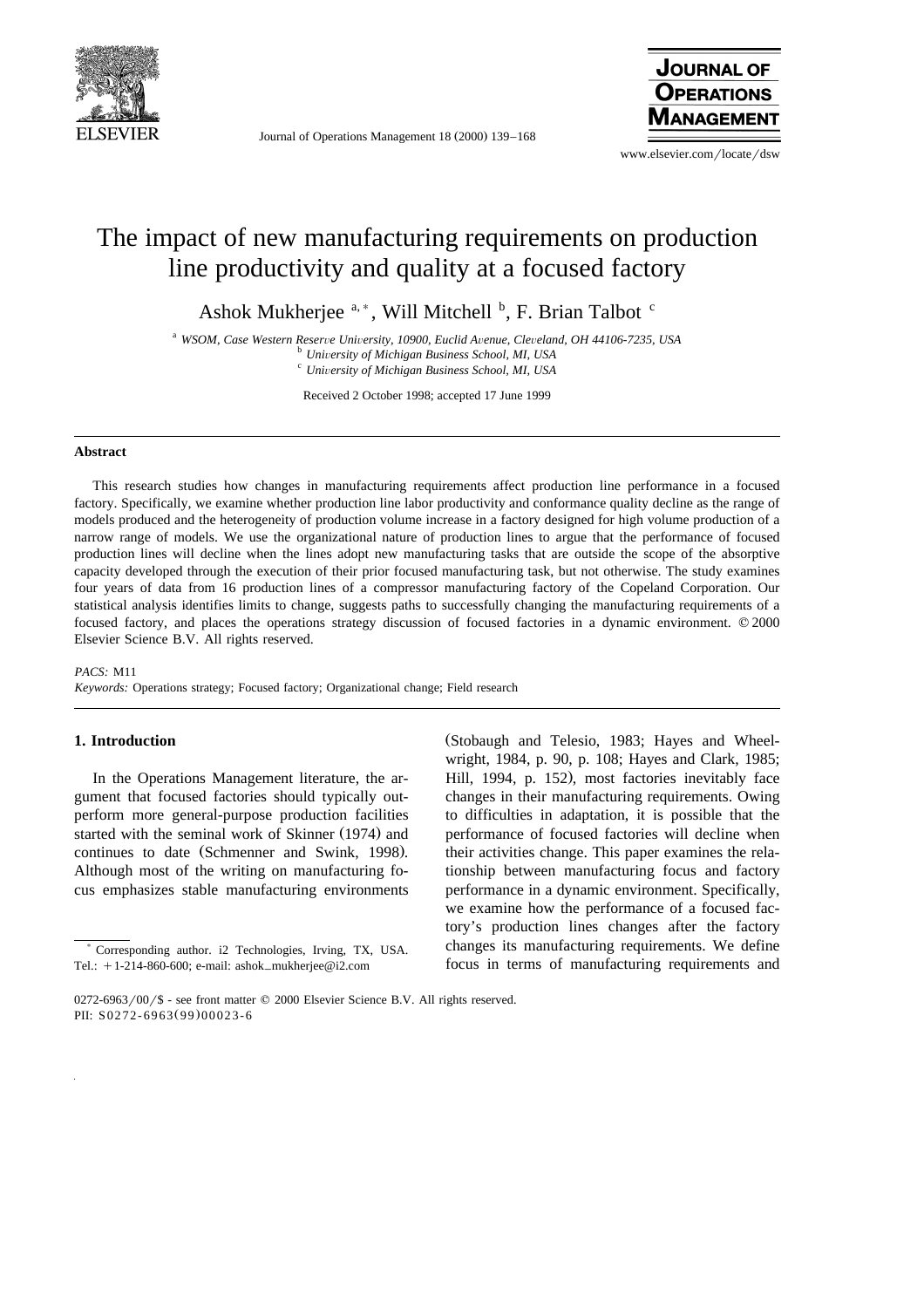measure changes in focus through variables that affect production line activities.

Our explanations of relationships between change in manufacturing requirements and production line performance draw from a conceptual model of manufacturing activities that includes two dimensions: manufacturing routines and absorptive capacity for adaptation of routines. We base the model on the organizational nature of production line activities. A production line is an organizational unit, which one can view as a collection of self-sustaining routines (Nelson and Winter, 1982). Organizations and their sub-units such as production lines often find it difficult to depart from prevailing routines. We draw most directly on the concept of absorptive capacity, which is the ability to recognize, evaluate, assimilate, and utilize new knowledge (Cohen and Levinthal, 1990). We argue that manufacturing focus sometimes creates conditions under which production lines lack the absorptive capacity to adapt effectively to requirements unrelated to their existing focused task. We conceptualize manufacturing tasks as activities that the manufacturing function needs to accomplish. We hypothesize that the performance of focused production lines will decline when the lines adopt new manufacturing requirements that are outside the scope of the absorptive capacity developed through the execution of their prior focused manufacturing requirement.

We test the hypotheses at 16 production lines of a well-known focused factory of the Copeland Corporation of Sidney, Ohio, using primary output and performance data over a four-year period during which the company changed the manufacturing requirements of the production lines. The factory is located at Hartselle, AL. Consistent with the requirements of a theory testing case study, the conceptual variables of the hypotheses are general constructs, while the operational variables are specific to the site. Our statistical analysis both illustrates the limits of change in operations strategy and identifies paths through which factories may undertake successful change.

## **2. Background literature**

Studies seeking empirical evidence on the benefits and costs of factory focus include case studies and statistical studies. Several broad, multi-industry, multi-plant case studies (Skinner, 1974, Ferdows, 1997) as well as narrower-scope site-specific studies (Hayes and Wheelwright, 1984, p. 34, Ruwe and Skinner, 1987) suggest that focused factories lead to better manufacturing performance and competitive success. In the practitioner literature, studies by consulting firms such as McKinsey (Rommel et al., 1995), and Andersen Consulting (Harmon, 1992). report substantial improvement of operating performance of factories through implementation of focus at over 2000 factories worldwide. However, while case studies examining specific focusing efforts often suggest superior factory performance, the conclusions often come from broad observations rather than scientific examinations.

In addition, a few statistical studies have studied how product variety, which is one surrogate of focus, affects manufacturing performance, producing ambiguous results. Some researchers have observed positive relationships between manufacturing performance and measures of limited product variety, both cross-sectionally (Banker et al., 1990; Brush and Karnani, 1996; McDuffie et al., 1996) and longitudinally (Anderson, 1995). Other researchers have found little effect of product variety on manufacturing performance (Hayes and Clark, 1985; Foster and Gupta, 1990; Kekre and Srinivasan, 1990). Thus, it is difficult to arrive at a generalizable empirical conclusion about the relationship between product variety and performance from prior studies. More importantly for our purpose, however, most of these examinations do not address whether the manufacturing plants they studied engaged in the managerial exercise of focusing, which involves determining limited manufacturing requirements and tailoring the manufacturing systems to these requirements. Moreover, the studies differ in the variables they have used as measures of performance and product variety. Studies that use relatively simple measures of product variety find little correlation between variety and cost (e.g., Hayes and Clark, 1985; Foster and Gupta, 1990; Kekre and Srinivasan, 1990), while studies using more sophisticated measures of product variety often find a positive relationship between limited variety and superior performance (e.g., Banker et al., 1990; Anderson, 1995; McDuffie et al., 1996). This speaks to the need for careful consideration of the